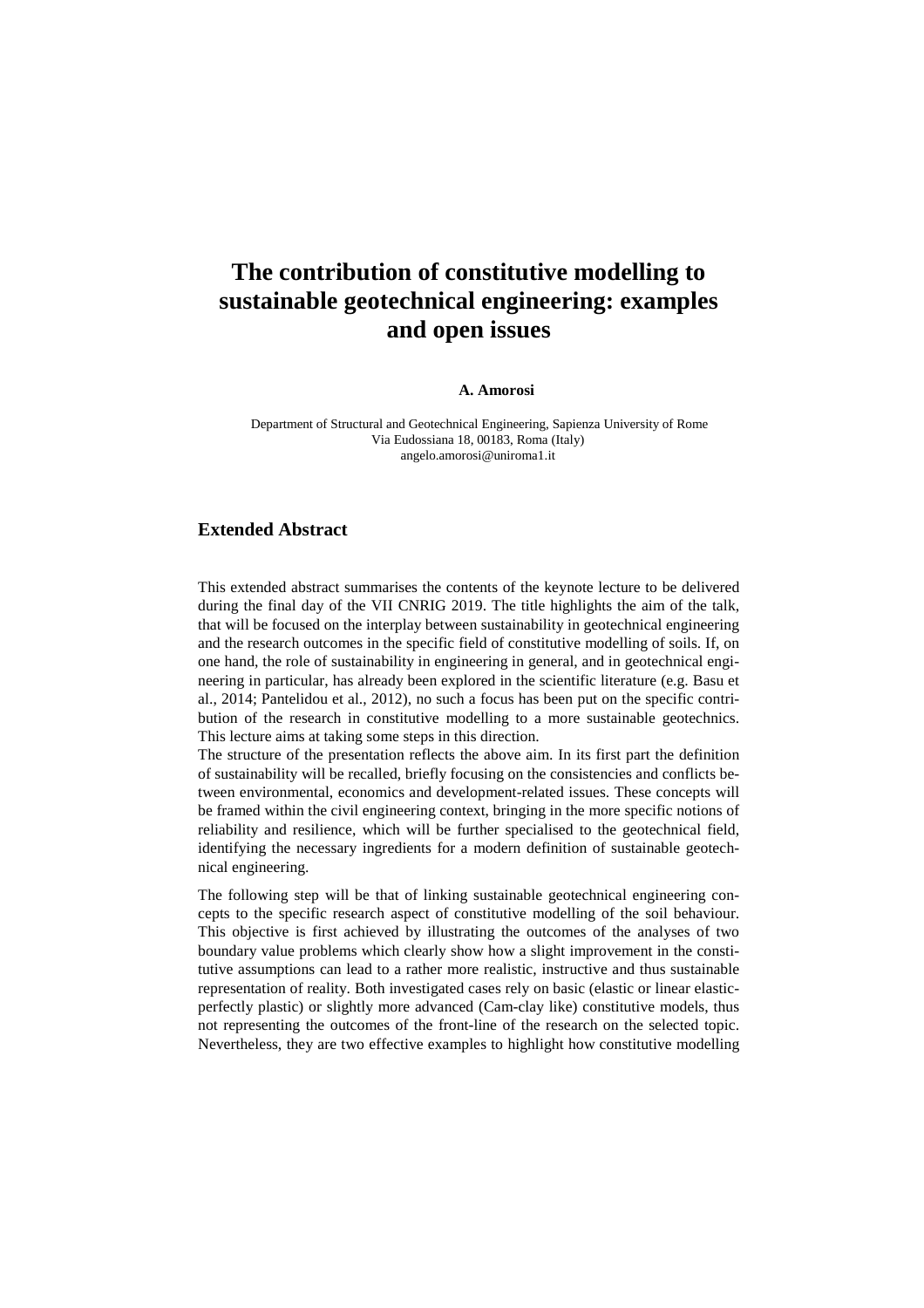can help enhancing our predictive capabilities with reference to the reliability of an earth dam under construction or the resilience of a tunnel subjected to an earthquake.

In detail, the first example is inspired by a real case history, involving the design of a 33m high zoned earth dam, sitting on heterogenous foundation deposits, including a shallow fine-grained stratum of low undrained strength. This case was selected as representative of a typical geotechnical problem that, in similar conditions, has been solved in the past adopting a rather different design solution: in fact, the design of other dams in the close by area involved the complete excavation of the alluvial soft layer down to the stiff clayey deposit, i.e. the bedrock stratum for such geotechnical setting. The obvious economical and environmental implications of such a drastic solution has triggered the interest in analysing the alternative scheme where the dam sits directly onto the alluvial deposit (Amorosi et al., 2006; Amorosi and Boldini, 2015). The numerical analyses, based on a Cam-Clay family model, highlight the progressive increment of the available shear strength of the fine grained subsoil during the construction stages of the dam, due to the ongoing consolidation process, such that both short and long term stability conditions are satisfied, differently from what indicated by more conventional analysis approaches. The overall enhanced representation of the reliability of the system allows for a more sustainable solution to be accounted for in the design of the dam.

The second example is that of an ideal, though realistic, circular tunnel subjected to an earthquake, analysed along its transversal section (Amorosi and Boldini, 2009). When tackling this problem, standard engineering practice still relies on elastic solutions (e.g. Wang, 1993; Penzien and Wu, 1998) to evaluate the seismic-induced loads, which are assumed to act in the lining only during the seismic event, thus neglecting any post-earthquake effect on the system. The numerical exercise has been carried out first to reproduce the elastic solutions under the same assumptions, and then adding a simple plasticity hypothesis for the soil, to highlight its overall effects on the loads acting in the lining during the shaking and after the event. The good news was that a less intense magnitude of the seismic-induced hoop forces and bending moments, as compared to the elastic one, was predicted during the seismic stage, possibly due to the irreversibility-induced dissipative character of the surrounding soil, at the cost of the permanent accumulation of displacements and distortions of the structure, complemented by a substantial increase of the post-seismic static loads acting in the lining. This insight into the resilience of an ideal tunnel, achieved by a relatively small improvement of the constitutive assumptions, suggests that, nowadays, more informed design approaches could be adopted for similar underground structures, leading to more sustainability-oriented engineering solutions.

The third part of the lecture will be devoted to the discussion of some specific issues related to more recent advances in constitutive modelling of soils.

At this scope, a brief introduction is first proposed to outline two of the main features successfully accounted for, in the last three decades, in constitutive models for soils, in general, and clays, in particular: structure, and its degradation, and anisotropy, and its evolution. Both these ingredients have led to a substantial increase in the number of models' parameters: nonetheless, in the (provocative) opinion of this lecturer this is a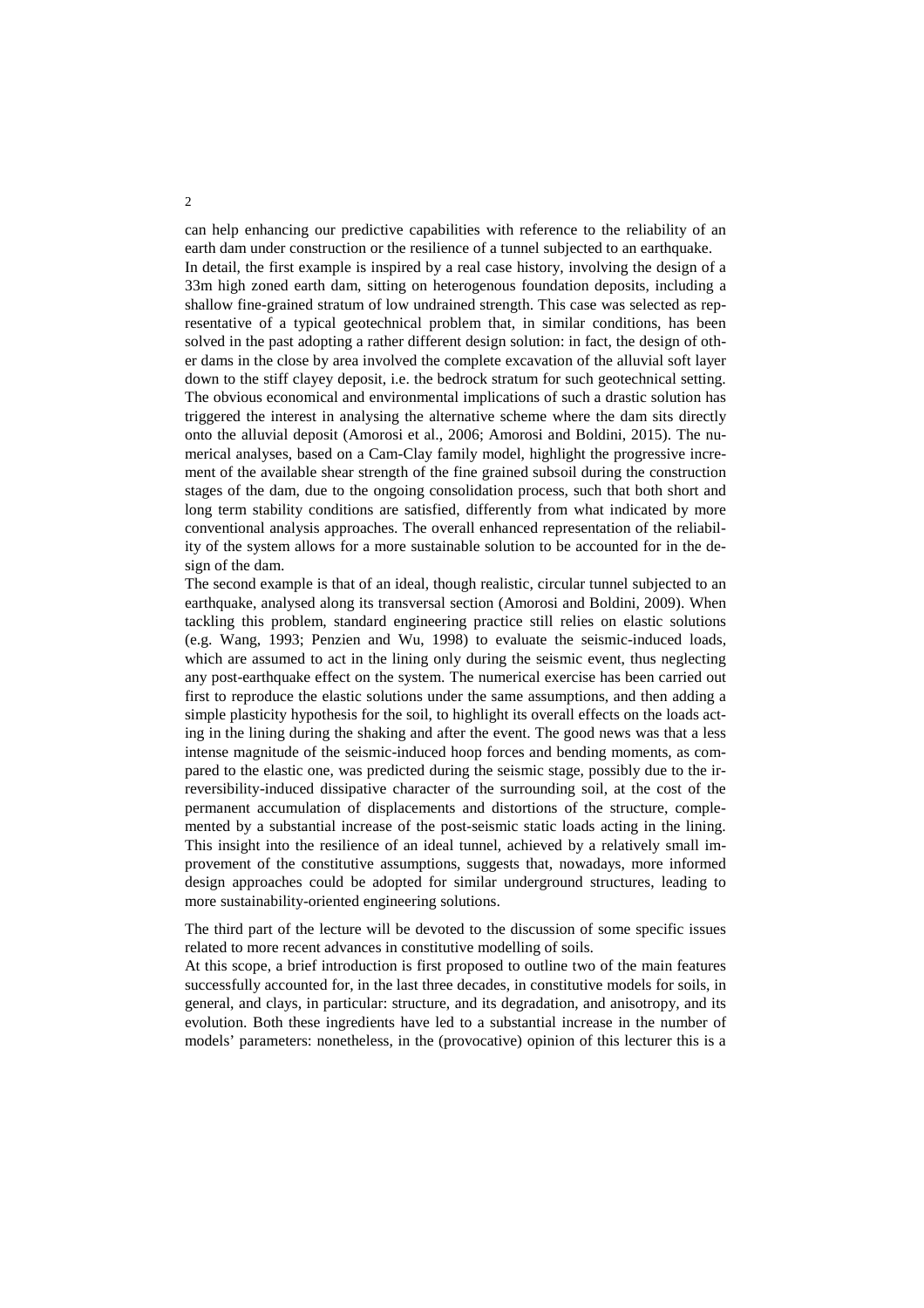false problem, once a well-defined calibration strategy is provided for each of them. A far more subtle and underestimated problem is represented by the increase in number of internal variables, controlling the evolving character of the soil behaviour. These scalar or tensorial entities, which include, for example, those controlling the dimensions, positions or distortions of the – often more than one – yield-like surfaces, require to be first initialised each time the model is used to carry out a simulation. This is easier when reproducing the response of single element tests, while becomes cumbersome when setting up the numerical analysis of a boundary value problem, as each single internal variable must be initialised at each depth and location of the deposit. The scientific literature does not provide clear indications on how to proceed in this sense, while it can easily be proved that different assumptions in terms of initialisation can lead to noticeably different results, obviously for the same problem analysed with the same set of parameters.

Along this line, a first example is outlined where the construction of an embankment on a 15 m deep structured clayey deposit is analysed by a 2D FE analysis, adopting an advanced constitutive model for the foundation soil. While the same set of parameters is adopted in each analysis, two different assumptions are made on the profile with depth of the initial dimension of the bounding surface, this latter being controlled by the interplay between the deposition stages of the clay and its gain of interparticle bonding due, for example, to percolation of calcium carbonate. In detail, the first scenario assumes that the cementation occurs only after the clayey stratum had already been fully deposited, while concurrent deposition and cementation processes characterise the second case. Both scenarios are compatible at one depth, where a single ideal sample is assumed to be available for the characterisation of the material. The results are compared in terms of settlements, horizontal displacements and volumetric strain contours at the foundation deposit: as expected, the different initialisation strategies lead to rather different patterns of deformation of the clay, highlighting the need for more detailed experimental investigations to be carried out on samples retrieved at more than one depth within the deposit.

The discussion is then extended to plastic anisotropy and its evolution in terms of rotation/distortion of the yield surfaces: once again, the problem is that of establishing a procedure to initialise the related internal variables when dealing with a whole deposit of natural clay. A promising approach is discussed, based on what recently proposed by Amorosi et al. (2019). The initialisation strategy is based on the idea that, instead of retrieving a large number of samples at different locations of the deposit, to then directly detect the orientation and distortion of their yield domains by carefully probing the soil specimens in laboratory tests, a far more simple and economic procedure could be adopted limiting the number of laboratory tests by complementing them with Cross-Hole *in situ* tests polarised to obtain direct profiles of the elastic stiffness anisotropy (e.g. Clayton, 2011). The key theoretical hypothesis behind this procedure is that both elastic and plastic anisotropies are assumed as the macroscopic manifestation of the unique directional properties that characterise the fabric of the material at the micro scale. The evolution of the fabric, as induced by the stress-strain history experienced by the soil throughout its entire life, leads to corresponding evolutions of the anisotropy ratio *G*hh/*G*hv and of the degree of orientation/distortion of the yield surfaces.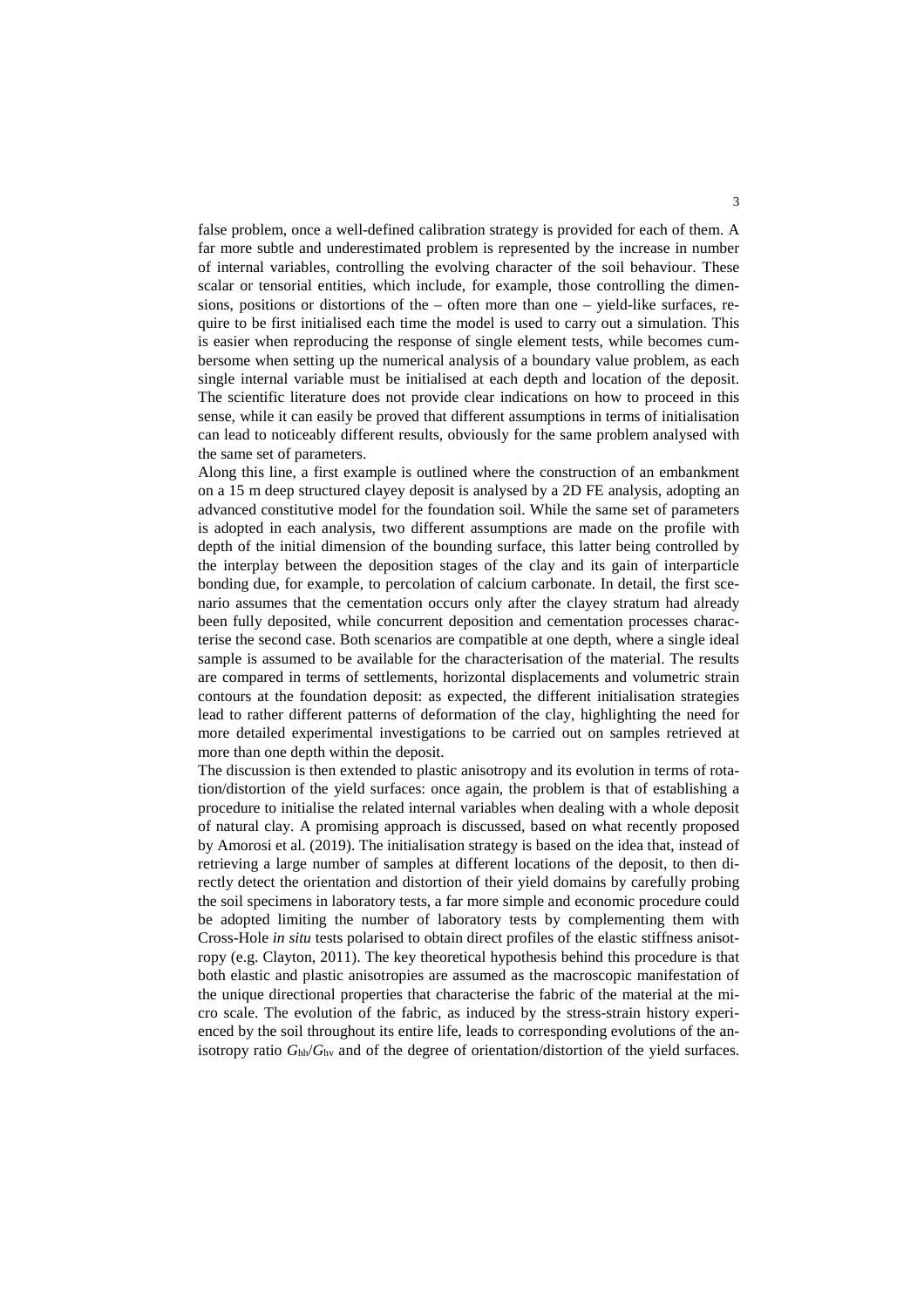To illustrate this relationship, various experimental investigations carried out on different natural clayey deposits, have been re-analysed adopting a mathematical tool based on the combination of a well-known constitutive model for plastic anisotropy, that of Dafalias and Taiebat (2013), and a recently published anisotropic hyperelastic formulation (Amorosi et al., 2019). Both models account for anisotropy via second order fabric tensors: an experimental-based relationship between the elastic and plastic fabric tensors is proposed and then used to link these two evolving internal variables, providing a mean to obtain quantitative indications on the degree of rotation/distortion of the yield surface simply by detecting the elastic anisotropy. A first attempt to illustrate the potentialities and limitations of this wave propagation-based approach to initialise the orientation/distortion of the yield surface is finally outlined.

In the closing part of the talk some conclusions will be addressed, not only aiming at summarising the key elements emerged during the presentation but also highlighting further sustainability-related issues, possibly not touched during the talk but deserving further deepening in future. Some of these aspects could then be adopted to trigger the collective discussion during the final Round Table session of the conference.

## **References**

- Amorosi, A., Boldini, D. and Sasso, M. (2006). La realizzazione di una diga in terra su un deposito alluvionale recente: previsione del comportamento dei terreni di fondazione secondo approcci analitici e numerici. *V Convegno Nazionale dei Ricercatori di Ingegneria Geotecnica*, Bari, 15-34.
- Amorosi, A. and Boldini, D. (2009). Numerical modelling of the transverse dynamic behaviour of circular tunnels in clayey soils. *Soil Dynamic and Earthquake Engineering*, 29(6), 1059- 1072*.*
- Amorosi, A. and Boldini, D. (2015) An advanced numerical approach to optimise the construction stages of an earth dam resting on fine grained strata. *Geotechnical Engineering for Infrastructure and Development - Proceedings of the XVI European Conference on Soil Mechanics and Geotechnical Engineering, ECSMGE 2015*, 4, pp. 1941-1946.
- Amorosi, A., Rollo, F. and Dafalias, Y. F. (2019). Relating elastic and plastic fabric anisotropy of clays. *Submitted for publication*.
- Basu, D., Misra, A., and Puppala, A. J. (2015). Sustainability and geotechnical engineering: perspectives and review. *Can Geotech J*, 52 (1), 96-113.
- Clayton, C. R. I. (2011). Stiffness at small strain: research and practice. *Géotechnique*, 61(1), 5– 37.

4